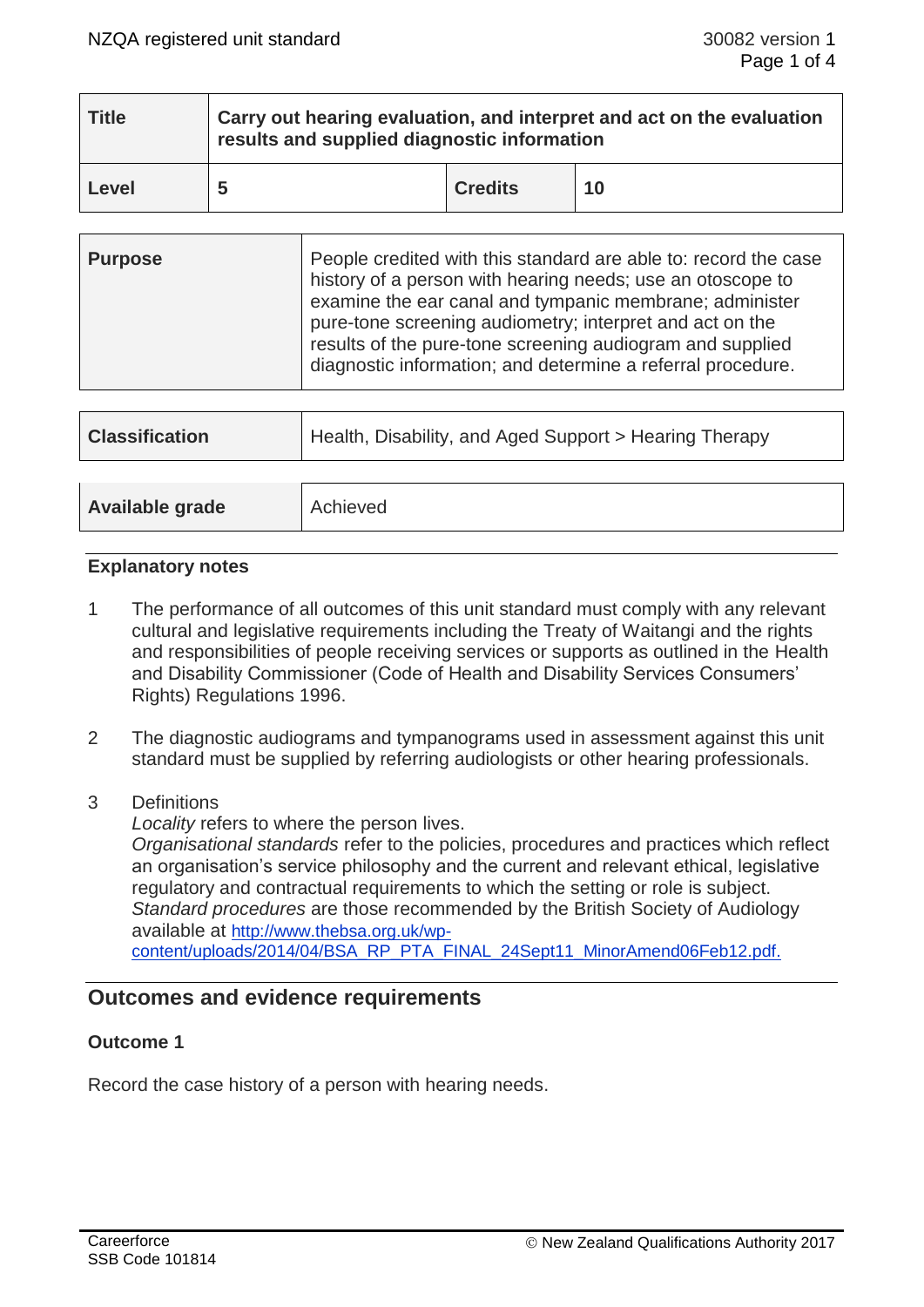## **Evidence requirements**

- 1.1 Case history records the person's details in accordance with organisational standards.
	- Range details may include but are not limited to  $-$  name, age, contact details, GP, employment status, history of hearing loss within family, onset of hearing needs, functional and psychosocial impact if applicable, exposure to noise, health conditions, audiological assessment, otological assessment, use of prostheses.

# **Outcome 2**

Use an otoscope to examine the ear canal and tympanic membrane.

## **Evidence requirements**

- 2.1 Hygiene procedures are in accordance with the organisational standards.
- 2.2 The otoscopic examination is carried out in accordance with organisational standards.
- 2.3 The otoscopic examination results are interpreted to determine the presence or otherwise of obstructing material and the level of visibility of the tympanic membrane.
	- Range  $\qquad$  obstruction may include but is not limited to  $-$  wax, foreign object, infection.
- 2.4 The otoscopic examination results are interpreted to determine the condition of the ear canal and the tympanic membrane.

Range condition may include but is not limited to  $-$  blood, discharge, offensive smell, exostoses, inflammation, skin debris, perforation.

2.5 The use of the otoscope is explained in terms of the theory of otoscopy.

## **Outcome 3**

Administer pure-tone screening audiometry.

## **Evidence requirements**

- 3.1 Administration of pure-tone screening audiometry is in accordance with standard procedures.
- 3.2 Audiogram is produced.
- 3.3 The administration of pure-tone screening audiometry and the produced audiogram are explained in terms of the theory of pure-tone audiometry.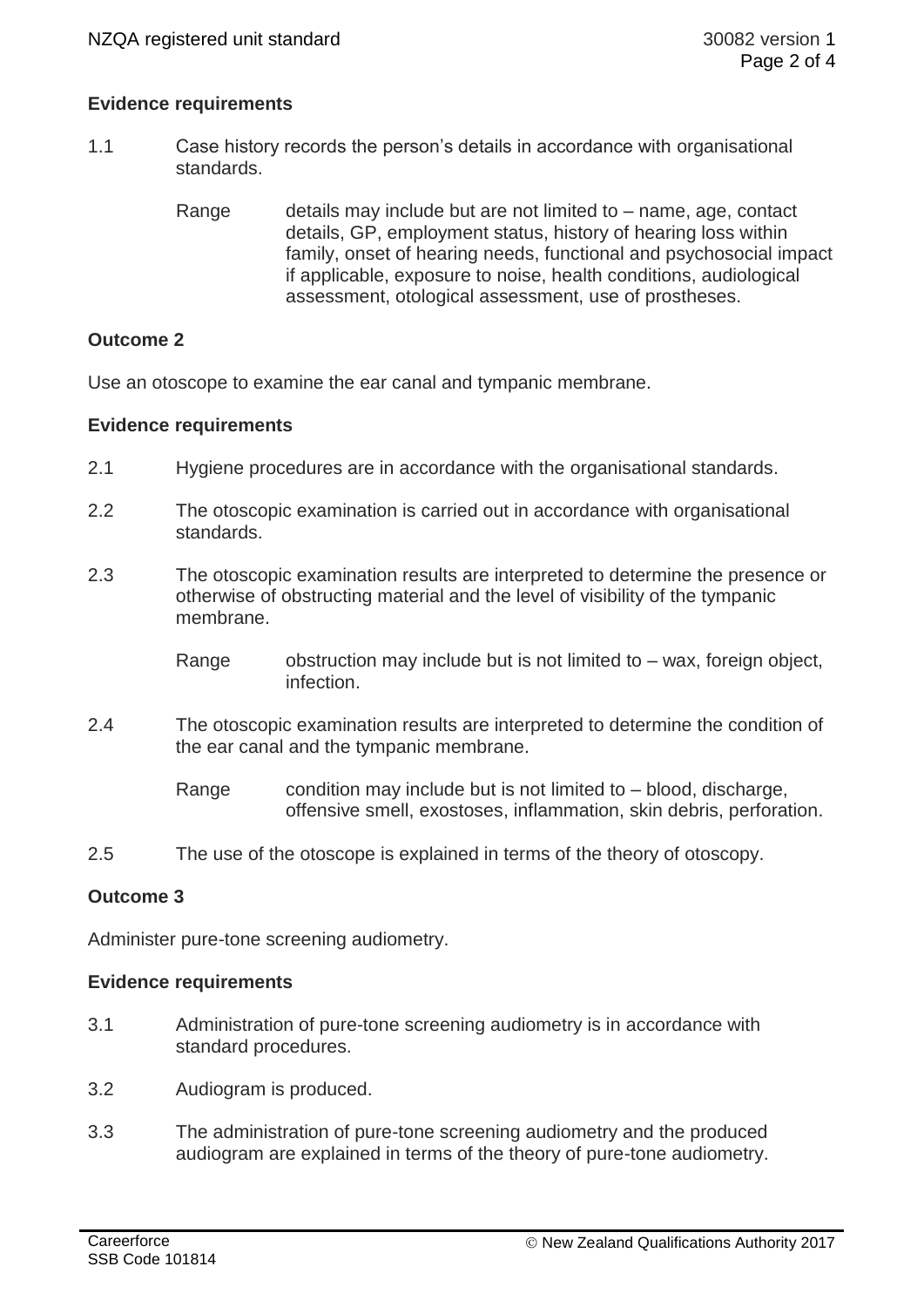# **Outcome 4**

Interpret and act on the results of the pure-tone screening audiogram.

### **Evidence requirements**

- 4.1 Interpretation is consistent with pure-tone screening audiometry results in accordance with standard procedures.
	- Range frequency range, decibel range, degree, type, shape, test symbols, speech spectrum.
- 4.2 Action taken based on the interpreted information is in accordance with organisational standards.

### **Outcome 5**

Interpret and act on supplied diagnostic information.

#### **Evidence requirements**

- 5.1 Supplied diagnostic audiograms are interpreted in terms of degree, type, shape, and test symbols and additional information supplied by the referrer.
	- Range additional information may include but is not limited to  $-$  otoscopy results, speech audiometry, bone conduction and masking.
- 5.2 Supplied diagnostic tympanograms are interpreted in terms of the status of the tympanic membrane and middle ear.

Range type A, type B, type C.

- 5.3 Action taken based on the interpreted information is in accordance with organisational standards.
- 5.4 Action taken based on the information from supplied diagnostic audiograms and tympanograms is explained in terms of the theory of diagnostic audiometry and tympanometry.

#### **Outcome 6**

Determine a referral procedure.

#### **Evidence requirements**

6.1 Where referral is required, the person tested is referred to a health professional in accordance with the otoscopic examination results, their case history, and the audiometry results.